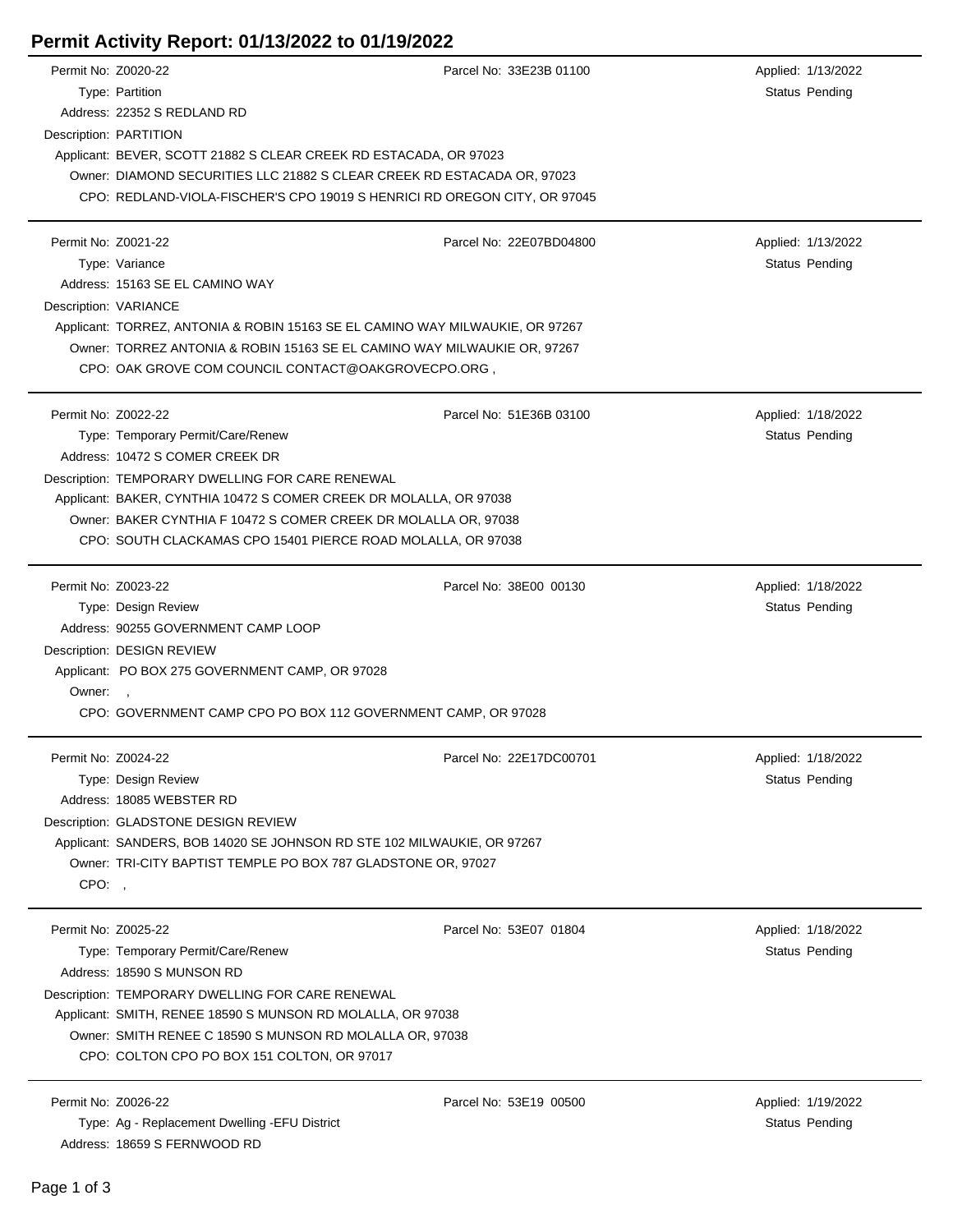## **Permit Activity Report: 01/13/2022 to 01/19/2022**

| Description: REPLACEMENT DWELLING                                                                          |                         |                       |
|------------------------------------------------------------------------------------------------------------|-------------------------|-----------------------|
| Applicant: WURST, PHILLIP 18867 S FERNWOOD RD MOLALLA, OR 97038                                            |                         |                       |
| Owner: WURST PHILIP L 18867 S FERNWOOD RD MOLALLA OR, 97038<br>CPO: COLTON CPO PO BOX 151 COLTON, OR 97017 |                         |                       |
|                                                                                                            |                         |                       |
| Permit No: Z0027-22                                                                                        | Parcel No: 61E10 01600  | Applied: 1/19/2022    |
| Type: Ag - Replacement Dwelling -EFU District                                                              |                         | <b>Status Pending</b> |
| Address: 37748 S NOWLENS BRIDGE RD                                                                         |                         |                       |
| Description: REPLACEMENT DWELLING                                                                          |                         |                       |
| Applicant: CHADSEY, PHILLIP 37748 S NOWLENS BRIDGE RD MOLALLA, OR 97038                                    |                         |                       |
| Owner: CHADSEY PHILLIP HAGGERTY 37748 S NOWLENS BRIDGE RD MOLALLA OR, 97038                                |                         |                       |
| CPO: SOUTH CLACKAMAS CPO 15401 PIERCE ROAD MOLALLA, OR 97038                                               |                         |                       |
| Permit No: ZPAC0009-22                                                                                     | Parcel No: 34E03 01700  | Applied: 1/13/2022    |
| Type: Other                                                                                                |                         | <b>Status Pending</b> |
| Address: 0 NO SITUS                                                                                        |                         |                       |
| Description: PRE APPLICATION FOR OTHER                                                                     |                         |                       |
| Applicant: STEPHENSON, GARRETT 1211 SW 5TH AVE, SUITE 1900 PORTLAND, OR 97204                              |                         |                       |
| Owner: WEYERHAEUSER COMPANY 220 OCCIDENTAL AVE S SEATTLE WA, 98104                                         |                         |                       |
| CPO:                                                                                                       |                         |                       |
| Permit No: ZPAC0010-22                                                                                     | Parcel No: 24E04 05500  | Applied: 1/13/2022    |
| <b>Type: Conditional Use</b>                                                                               |                         | Status Pending        |
| Address: 33401 SE KELSO RD                                                                                 |                         |                       |
| Description: PRE-APP FOR CONDITIONAL USE                                                                   |                         |                       |
| Applicant: MCKEE, DEAN PO BOX 1283 SANDY, OR 97055                                                         |                         |                       |
| Owner: PICKING BRADFORD G PO BOX 632 SANDY OR, 97055                                                       |                         |                       |
| CPO:,                                                                                                      |                         |                       |
| Permit No: ZPAC0011-22                                                                                     | Parcel No: 21E02BA03300 | Applied: 1/18/2022    |
| Type: Partition                                                                                            |                         | Status Pending        |
| Address: 13060 SW ELK ROCK RD                                                                              |                         |                       |
| Description: PRE APPLICATION FOR PARTITION                                                                 |                         |                       |
| Applicant: RHODABARGER, RICHARD 13060 ELK ROCK RD LAKE OSWEGO, OR 97034                                    |                         |                       |
| Owner: RHODABARGER RICHARD TRUSTEE 13060 SW ELK ROCK RD LAKE OSWEGO                                        | OR, 97034               |                       |
| CPO:,                                                                                                      |                         |                       |
| Permit No: ZPAC0012-22                                                                                     | Parcel No: 14E31C 01600 | Applied: 1/19/2022    |
| Type: Partition                                                                                            |                         | <b>Status Pending</b> |
| Address: 28855 SE HWY 212                                                                                  |                         |                       |
| Description: PRE-APP FOR PARTITION                                                                         |                         |                       |
| Applicant: BROOKHART, LEE 9252 WHITEHURST DRIVE DALLAS, TX 75243                                           |                         |                       |
| Owner: BROOKHART LEE E 9252 WHITEHURST DR DALLAS                                                           | TX, 75243               |                       |
| CPO:,                                                                                                      |                         |                       |
| Permit No: ZPAC0013-22                                                                                     | Parcel No: 12E29DD00190 | Applied: 1/19/2022    |
| Type: Design Review                                                                                        |                         | Status Pending        |
| Address: 0 NO SITUS                                                                                        |                         |                       |
| Description: PRE APPLICATION FOR DESIGN REVIEW                                                             |                         |                       |
| Applicant: SCHWARTZ, STEVE 15635 ALTON PARKWAY, SUITE 350 IRVINE, CA 92618                                 |                         |                       |
| Owner: GLENCOE INVESTMENTS LLC PO BOX 82098 PORTLAND OR, 97282                                             |                         |                       |